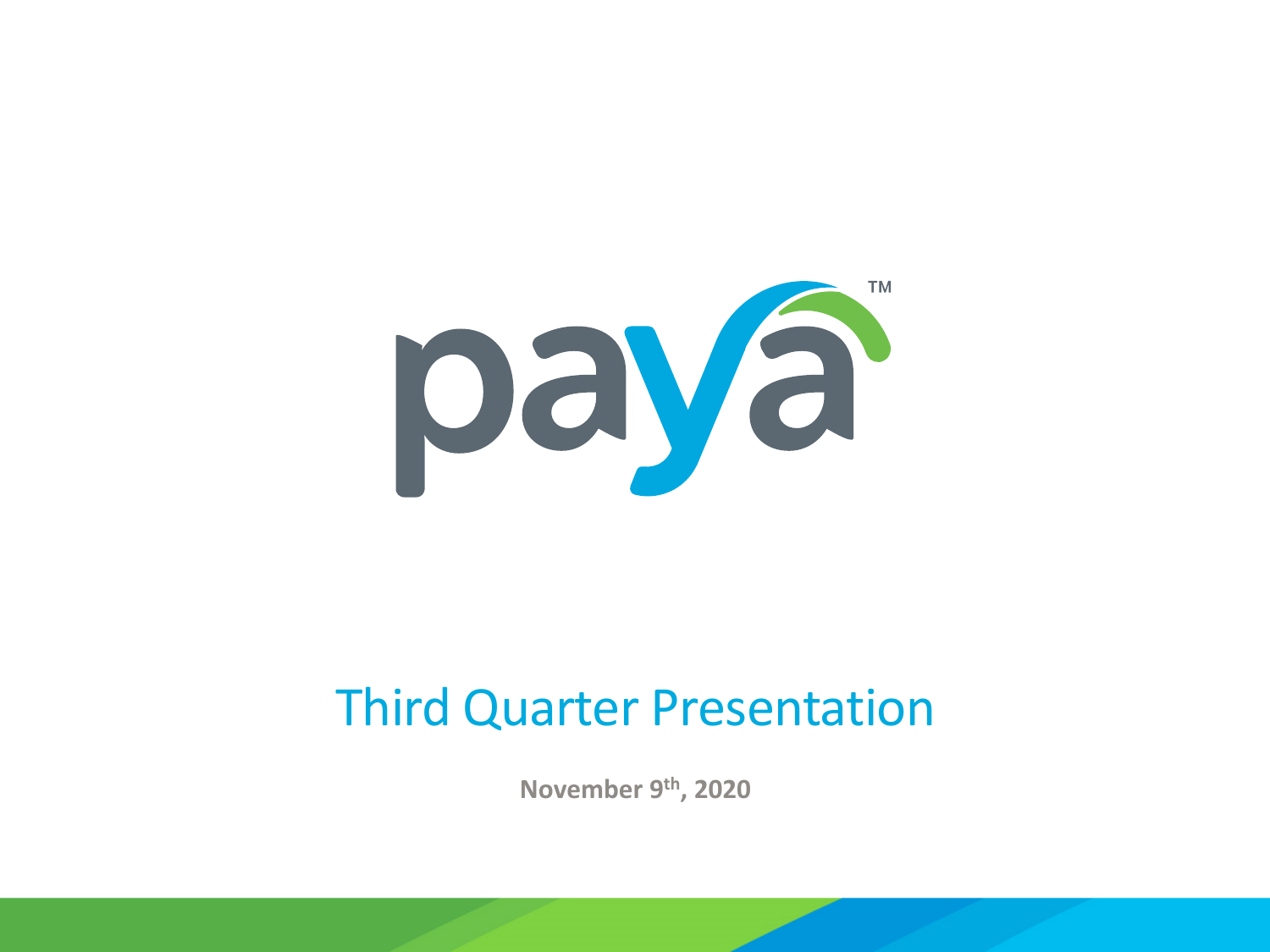#### Disclaimer

#### **Forward Looking Statements**

This presentation includes "forward looking statements" within the meaning of the "safe harbor" provisions of the United States Private Securities Litigation Reform Act of 1995. Forward-looking statements may be identified by the use of words such as "forecast," "intend," "seek," "target," "anticipate," "believe," "expect," "estimate," "plan," "outlook," and "project" and other similar expressions that predict or indicate future events or trends or that are not statements of historical matters.

Such forward looking statements include estimated financial information. Such forward looking statements with respect to revenues, earnings, performance, strategies, prospects and other aspects of the businesses of Paya Holdings Inc. or its subsidiaries (collectively, "Paya") are based on current expectations that are subject to risks and uncertainties. A number of factors could cause actual results or outcomes to differ materially from those indicated by such forward looking statements. These factors include, but are not limited to: (1) the ability to recognize the anticipated benefits of our business combination with FinTech Acquisition Corp. III ("FinTech"), which may be affected by, among other things, competition, the ability of the combined company to grow and manage growth profitably, maintain relationships with customers and suppliers and retain its management and key employees; (2) costs related to the business combination or operating Paya as a public company; (3) changes in applicable laws or regulations; (4) the possibility that Paya may be adversely affected by other economic, business, and/or competitive factors; and (5) other risks and uncertainties indicated from time to time in the period reports and other documents to be filed with the Securities and Exchange Commission ("SEC") by Paya. You are cautioned not to place undue reliance upon any forward-looking statements, which speak only as of the date made. Paya undertakes no commitment to update or revise the forward-looking statements, whether as a result of new information, future events or otherwise, except as may be required by law.

#### **Use of Non-GAAP Financial Measures**

This presentation includes certain non-GAAP financial measures that are not prepared in accordance with accounting principles generally accepted in the United States ("GAAP") and that may be different from non-GAAP financial measures used by other companies. Paya believes that the use of these non-GAAP financial measures provides an additional tool for investors to use in evaluating ongoing operating results and trends of Paya. These non-GAAP measures should not be considered in isolation from, or as an alternative to, financial measures determined in accordance with GAAP. See the footnotes on the slides where these measures are discussed and the slides at the end of this presentation for a reconciliation of such non-GAAP financial measures to the most comparable GAAP numbers. Additionally, to the extent that forward-looking non-GAAP financial measures are provided, they are presented on a non-GAAP basis without reconciliations of such forward-looking non-GAAP measures due to the inherent difficulty in forecasting and quantifying certain amounts that are necessary for such reconciliation.

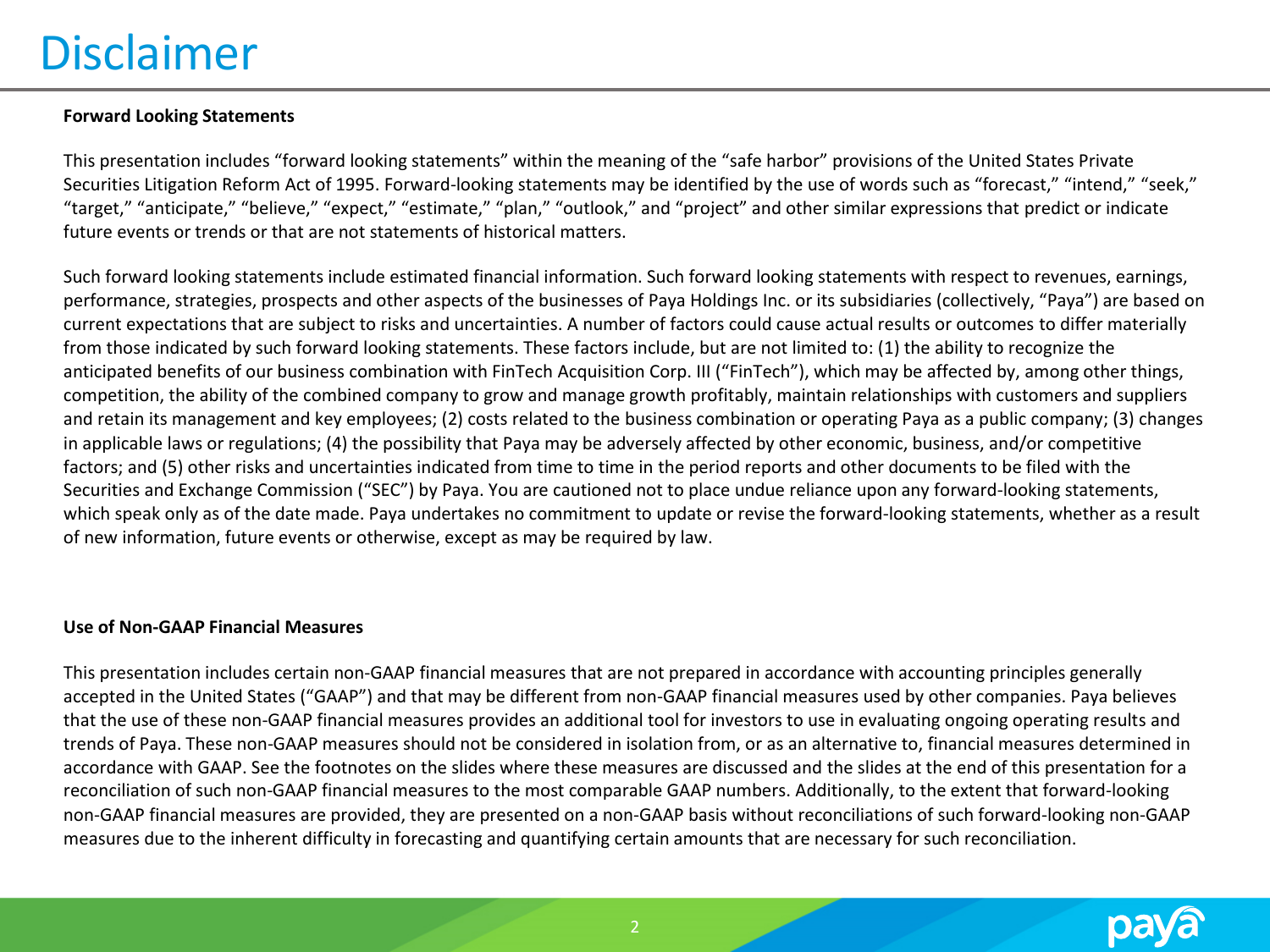### Paya at a Glance

*Paya is a leading independent integrated payments platform*

Growing, innovative provider serving **software partners** and merchants across attractive **middle market verticals**

HQ in Atlanta, GA  $\sim$  270 Employees

**~100K**

**Key Business Highlights**

**Customers (Merchants)** **85%+**

**Card Not Present (CNP) Volume<sup>1</sup>**

**~75%**

**Integrated Solutions Revenue<sup>2</sup>**

**\$200+ Average** 

**Transaction Size<sup>3</sup>**



**Attractive End Markets: High-Growth, Underpenetrated, Non-Cyclical**

*1. Nilson Report (2019)*

*2. 2021E, excludes ACH 3. 2020A, includes ACH*

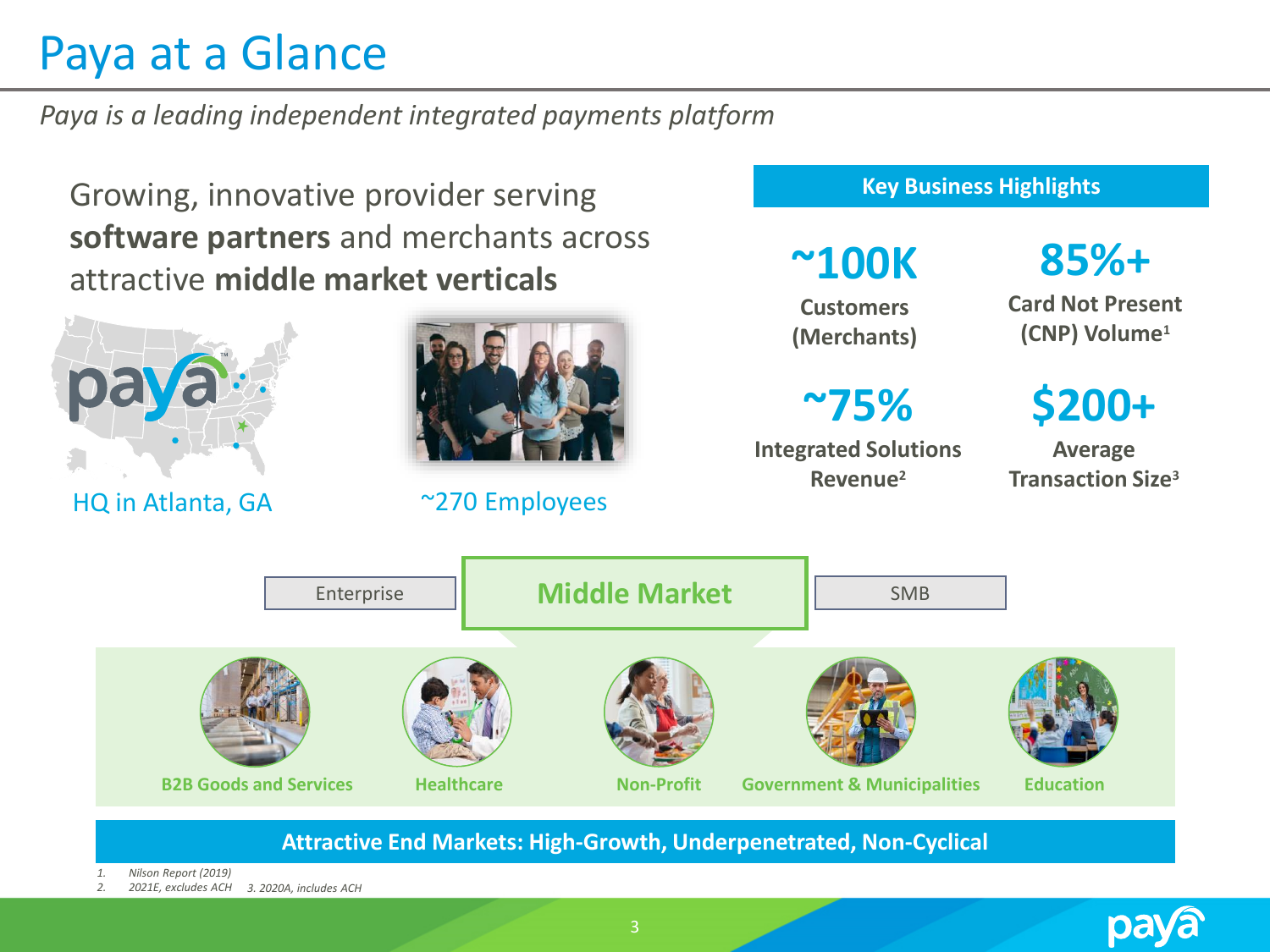## Paya Provides Mission Critical Payment Functionality

*Paya enables businesses in key verticals to integrate payment acceptance into their core business management or accounting software*



*Robust accounts receivable solutions replacing physical invoices and checks, driving automation and efficiency for our end customers*

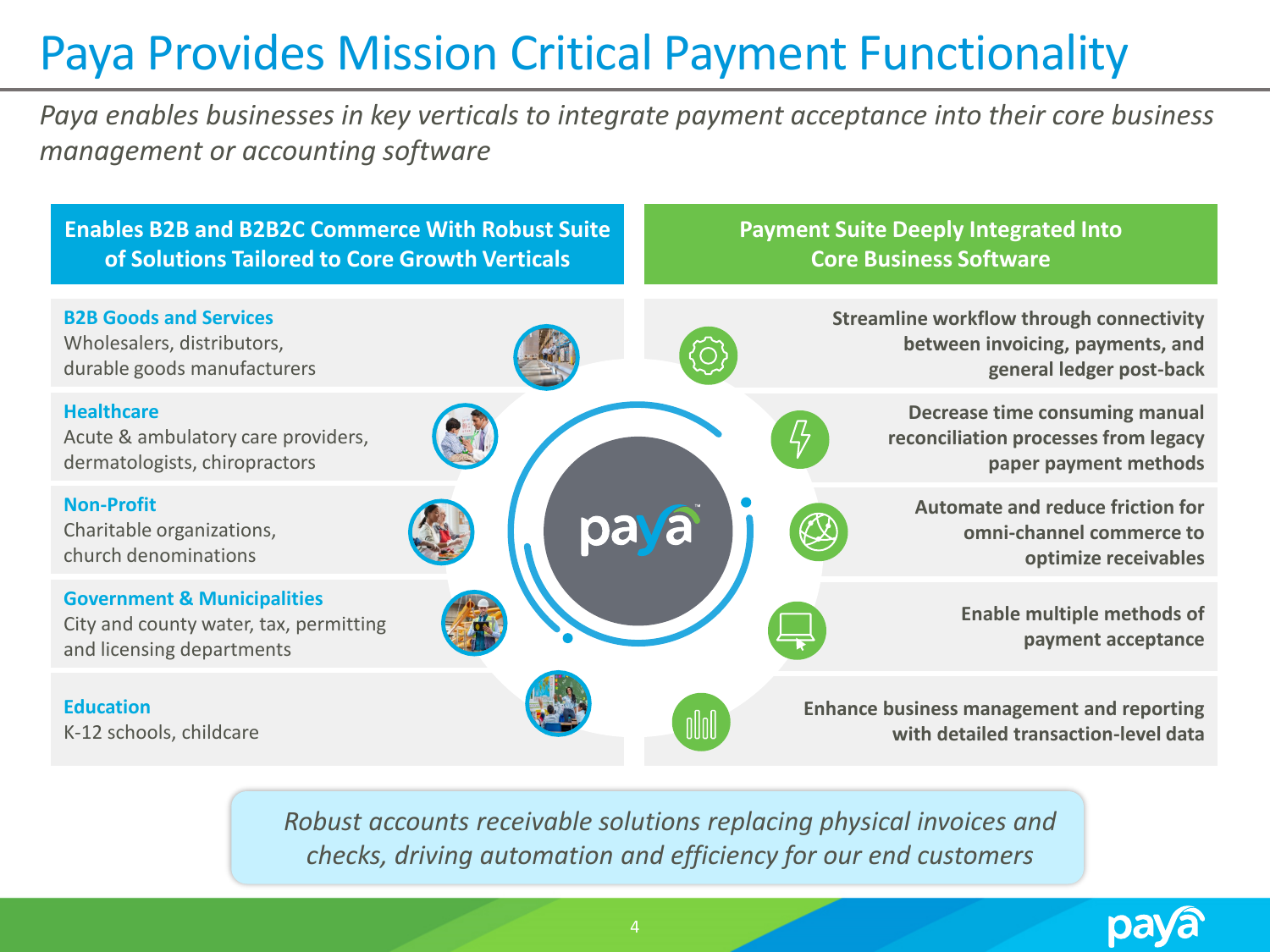### Paya's Differentiated Value Proposition

**Long history of offering integrated payment solutions within software** 

**Consultative approach to sophisticated middle market software partners**

**Modern technology stack with scale & reliability**

> **Vertically tailored products, functionality, & support**

**Track record of driving penetration in software partner customer base**

**Credit, Debit, ACH, & Check all on one platform**

*15 years experience tuning tech support, change management, incident management and sales coordination between Paya, software partners and end customers* 

*Provide enterprise-grade engagement for technical integration, sales coordination and full client experience*

*Fully modern tech stack which provides faster development, scalablity and security for software partners and customers*

*Paya Connect designed to deliver a holistic and tailored experience for each of our target verticals while leveraging functionality that applies to all verticals*

*Critical to maximizing revenue for software partners and Paya; includes intensive sales training, marketing support, and targeted incentives to drive penetration*

*Extremely valuable to capture maximum TAM opportunity in Paya's existing and target verticals*

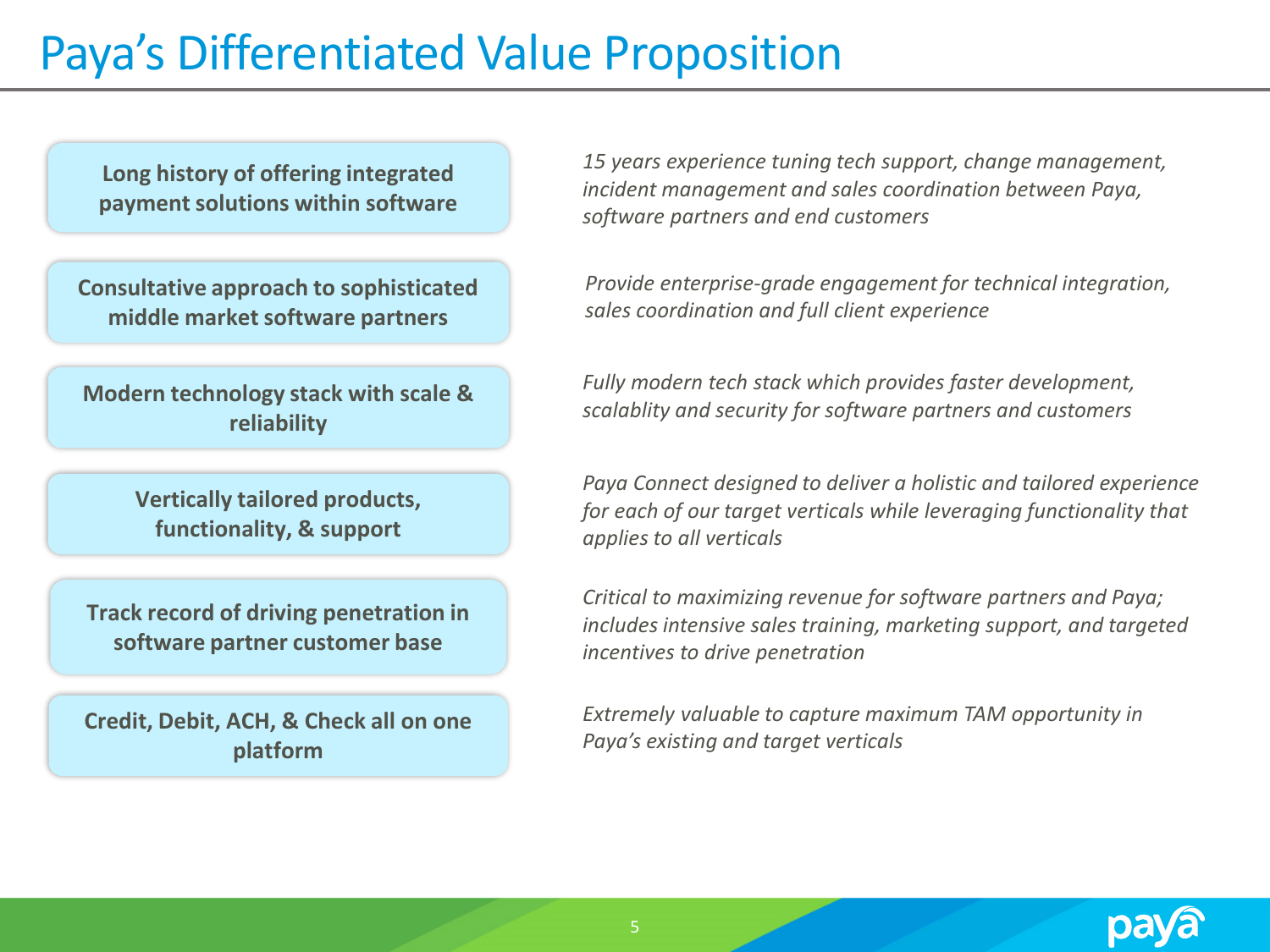#### Executing Against Multi-Layered Growth Strategy



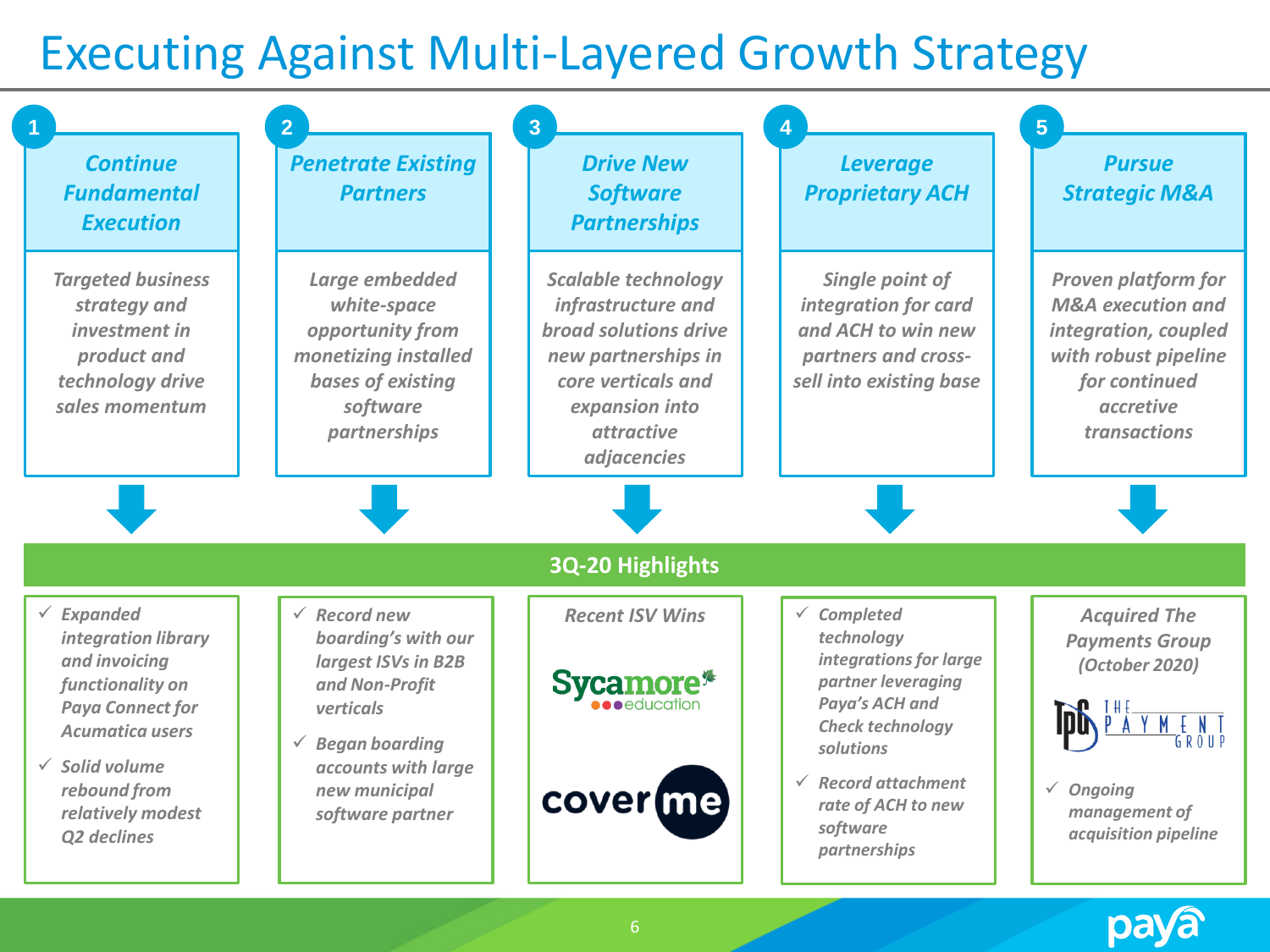## Acquisition of The Payment Group (TPG)

#### **The Payment Group Acquisition Rationale**

- TPG will benefit from Paya's scale, technology infrastructure and vertical expertise
	- Smaller municipal courts & utilities highly complementary to existing government & utilities focus
		- Numerous additive integrations into municipality and court software providers
- ✓ Opportunity to accelerate organic growth through leveraging Paya capabilities down market, cross-selling ACH, and entering into new geographies with referenceable customers

#### **The Payment Group Overview**

- The Payment Group provides integrated payment solutions to municipal courts and utilities providers
	- TPG serves 600+ customers with a focus in Texas and other southern states
- Closed October 1st, 2020



*Local Government Integrated Payment Solutions*

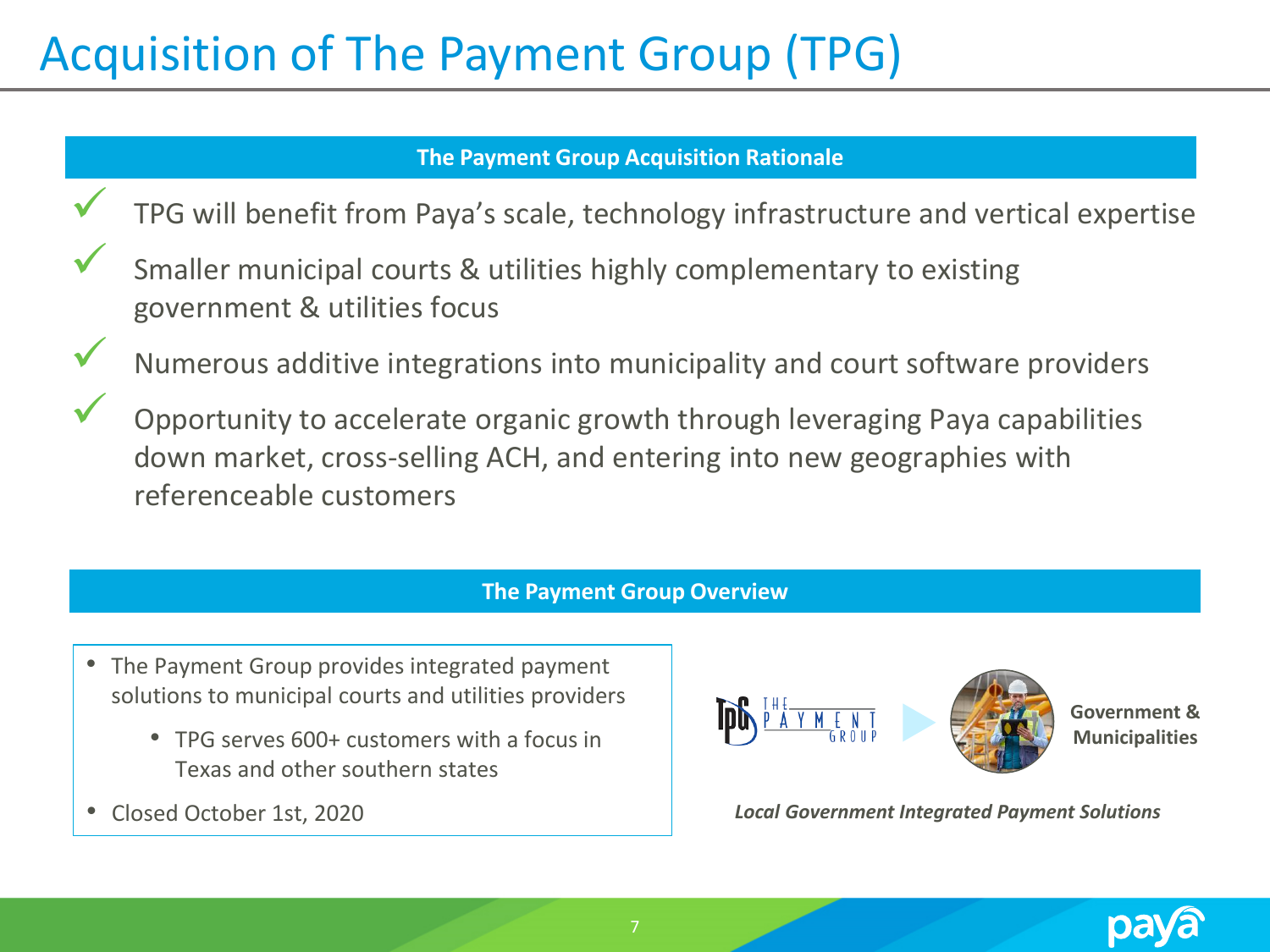## Q3 2020 Results

#### *Q3 2020 financial results in-line with expectations*

| (\$ in millions, unless noted)                            | Q3 2020         | Q3 2019         | <b>Change</b>      | % Change |
|-----------------------------------------------------------|-----------------|-----------------|--------------------|----------|
| <b>Payment Volume</b>                                     | \$8.7B          | \$8.0B          | \$0.7B             | 7.6%     |
| <b>Revenue</b>                                            | \$51.8          | \$50.6          | \$1.2              | 2.4%     |
| Gross Profit <sup>1</sup> &<br><b>Gross Profit Margin</b> | \$25.9<br>50.0% | \$25.8<br>51.0% | \$0.1<br>$(1.0\%)$ | 0.4%     |
| Adj. EBITDA <sup>2</sup> &<br>Adj. EBITDA Margin          | \$13.5<br>26.1% | \$12.2<br>24.1% | \$1.3<br>2.0%      | 10.7%    |

• Payment volume growth of 7.6% to \$8.7 billion driven by growth in ACH as well as Government and B2B verticals

- Revenue of \$51.8 million up 2.4% as Card volume continues to recover from COVID lows; Integrated Solutions revenue up 2.7%
- Gross margin % in Q3 down y/y related to timing of overall revenue share in Q3 2019 and mix of revenue share in Payment Services; 2020 YTD gross profit margin of 50.5% is 50 bps better than 50.0% YTD 2019
- Adjusted EBITDA up 10.7% y/y; Adjusted EBITDA margin of 26.1% or 200 bps year over year expansion

*1. Gross profit does not include any allocation for depreciation or amortization*

*2. See "Adjusted EBITDA Reconciliation"*

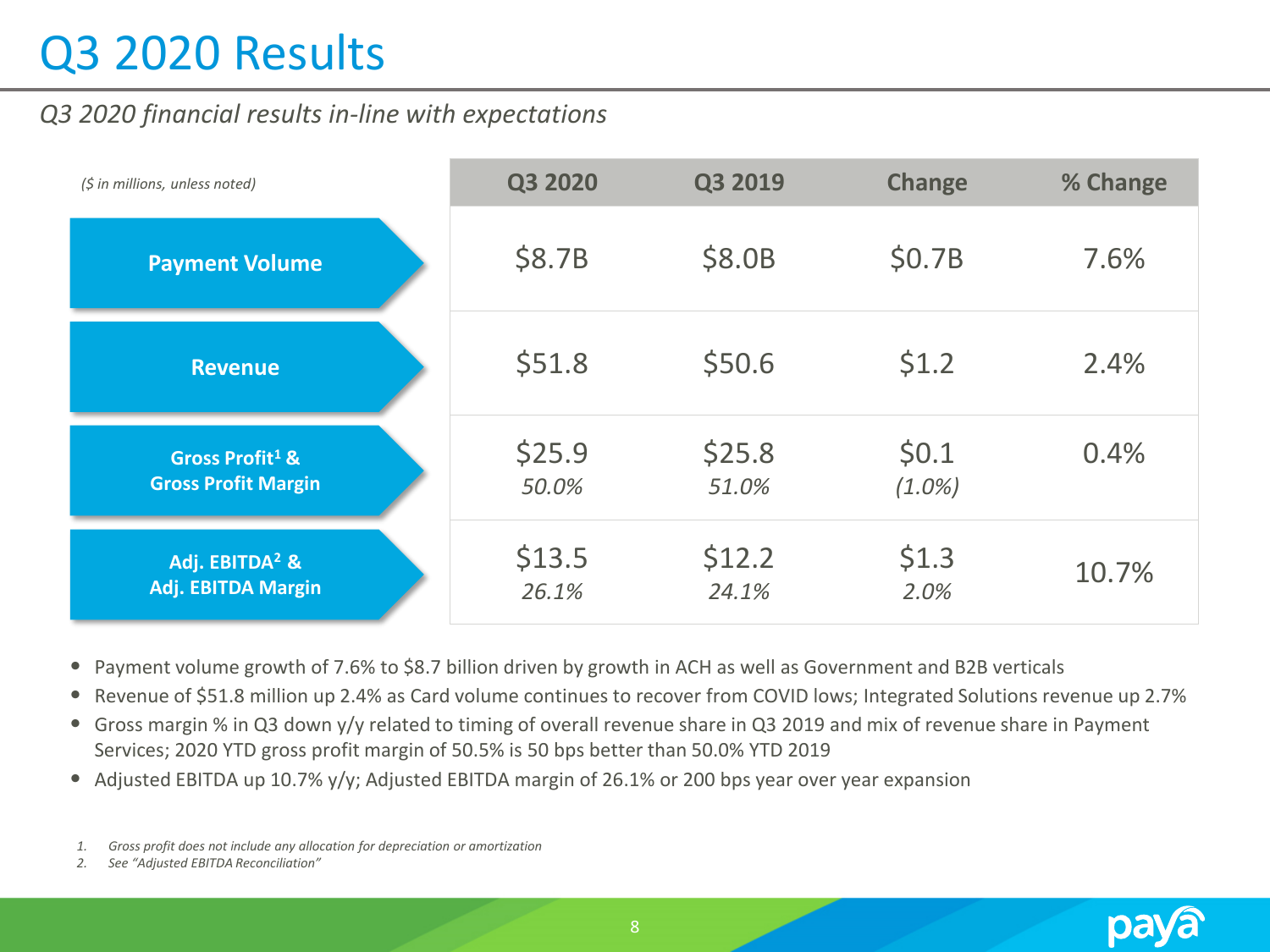#### Q3 Segment Results



# \$21.4 \$21.0  $$9.7$   $$9.8$ Q3-20 Q3-19 Revenue Gross Profit **Payment Services** *Gross Profit Margin: 45.3% 46.7%*

#### **Integrated Solutions** *Key Business Highlights* **<b>Key Business Highlights**

- Continued improvement in Card volume from Covid-19 low, Integrated Solutions revenue up 3% y/y
- Continued strong revenue growth in Government, B2B, and Non-Profit verticals; Healthcare improving however still down y/y driven by COVID-19
- YTD gross profit of 53.4%, up 110 bps compared to 52.3% in the prior YTD period

#### **Key Business Highlights**

- Continued strong ACH volume and revenue growth. ACH revenue up 7% year over year while Traditional Card Reseller revenue was flat year over year.
- Commenced large ACH win conversion; minimal financial impact in Q3 with revenue ramping up throughout Q4
- YTD gross profit 46.2%, down 44 bps compared to 46.7% in the prior YTD

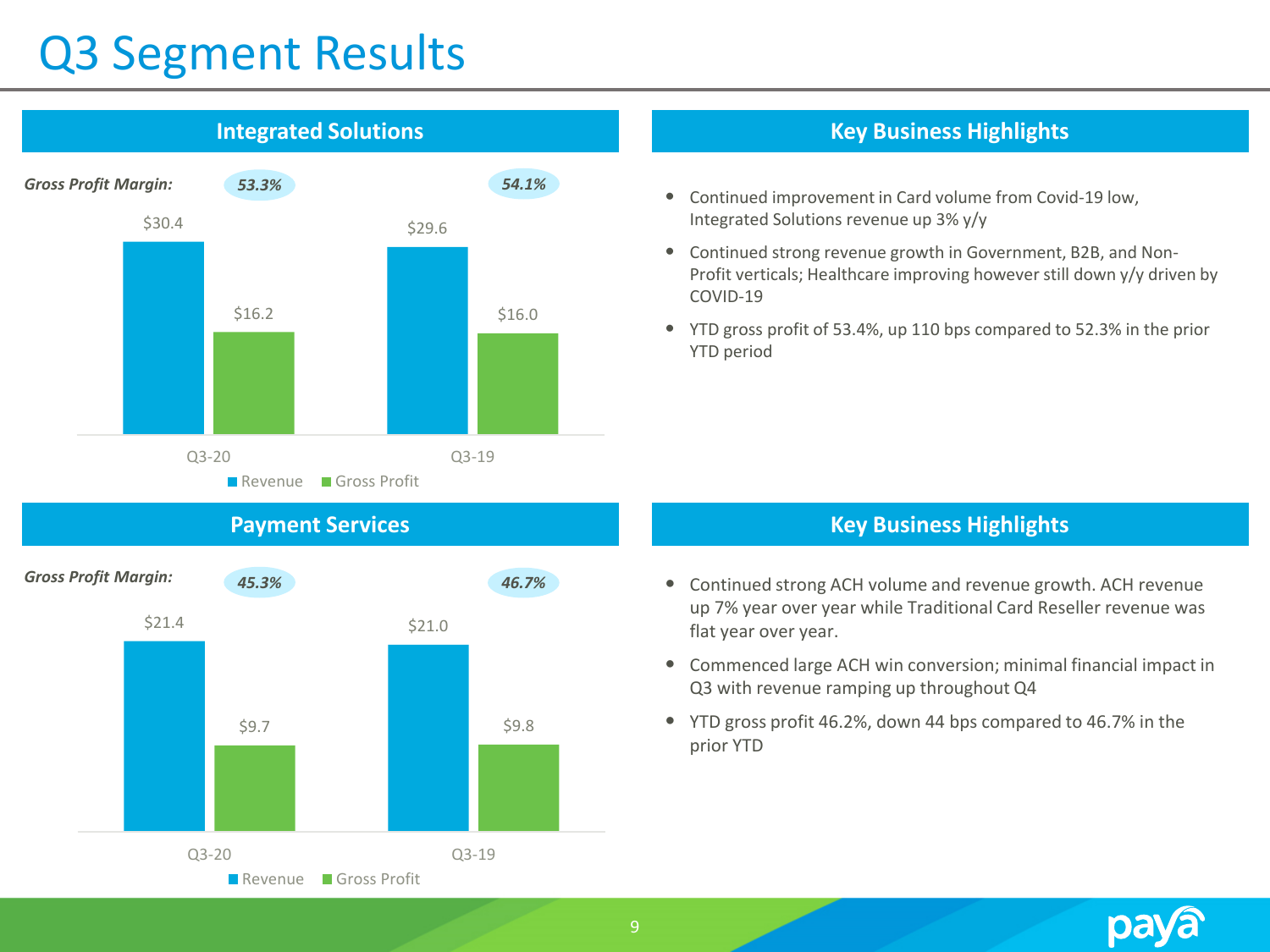### Payment Volume

*Volume has rebounded from COVID-19 lows due to Paya's position in attractive, integrated, lesscyclical end markets*



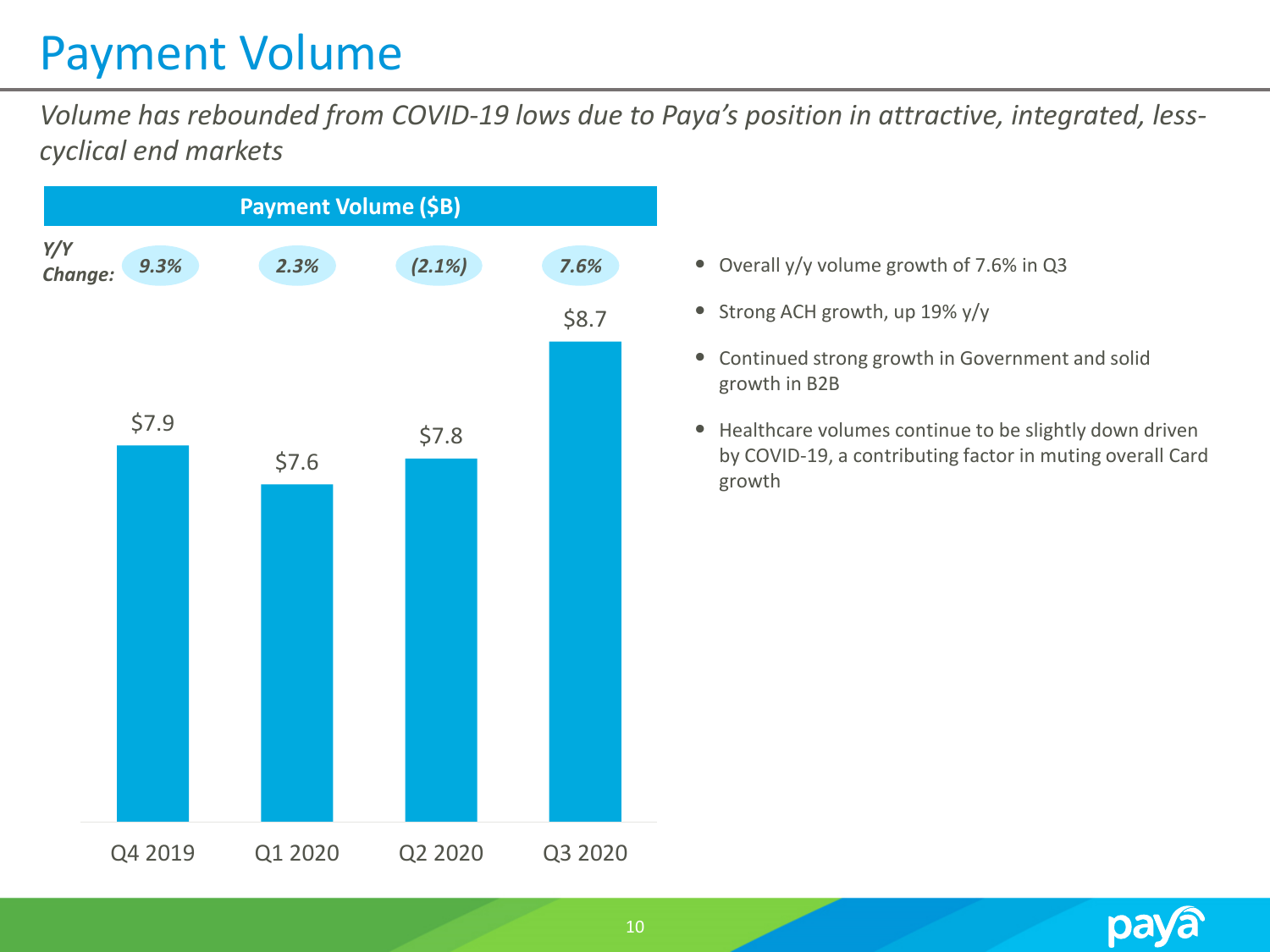# Appendix Financials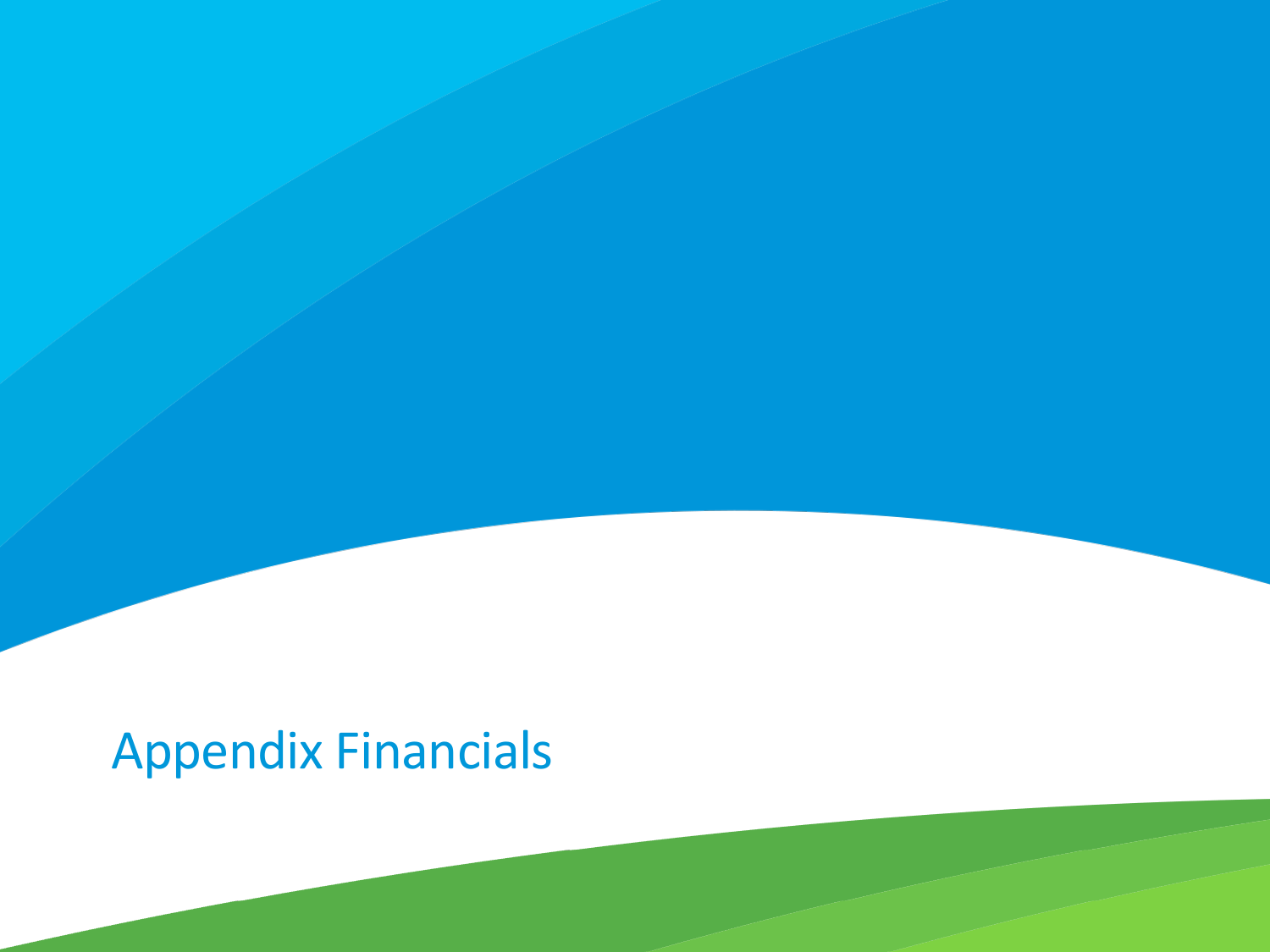#### Income Statement

| unaudited (in millions)                                     |               | <b>Three Months Ended</b> |        | <b>Nine Months Ended</b> |                   |        |  |
|-------------------------------------------------------------|---------------|---------------------------|--------|--------------------------|-------------------|--------|--|
|                                                             | September 30, |                           |        | September 30,            |                   |        |  |
|                                                             |               | 2020                      | 2019   |                          | 2020              | 2019   |  |
| Revenue                                                     | \$            | 51.8 \$                   | 50.6   | \$                       | $152.0 \; \simeq$ | 152.2  |  |
| Cost of services exclusive of depreciation and amortization |               | (25.9)                    | (24.8) |                          | (75.3)            | (76.0) |  |
| Selling, general & administrative expenses                  |               | (14.0)                    | (16.3) |                          | (43.5)            | (50.4) |  |
| Depreciation and amortization                               |               | (6.0)                     | (5.8)  |                          | (18.0)            | (16.6) |  |
| Income from operations                                      |               | 5.9                       | 3.7    |                          | 15.2              | 9.2    |  |
| Other income (expense)                                      |               |                           |        |                          |                   |        |  |
| Interest expense                                            |               | (4.1)                     | (5.1)  |                          | (13.5)            | (15.3) |  |
| Other income (expense)                                      |               |                           | 0.7    |                          |                   | 0.5    |  |
| Total other expense                                         |               | (4.1)                     | (4.4)  |                          | (13.5)            | (14.8) |  |
| Income (loss) before income taxes                           |               | 1.8                       | (0.7)  |                          | 1.7               | (5.6)  |  |
| Income tax benefit (expense)                                |               | (0.2)                     | 0.1    |                          | (0.1)             | 1.7    |  |
| Net income (loss)                                           |               | 1.6<br>\$                 | (0.6)  |                          | 1.6 \$            | (3.9)  |  |

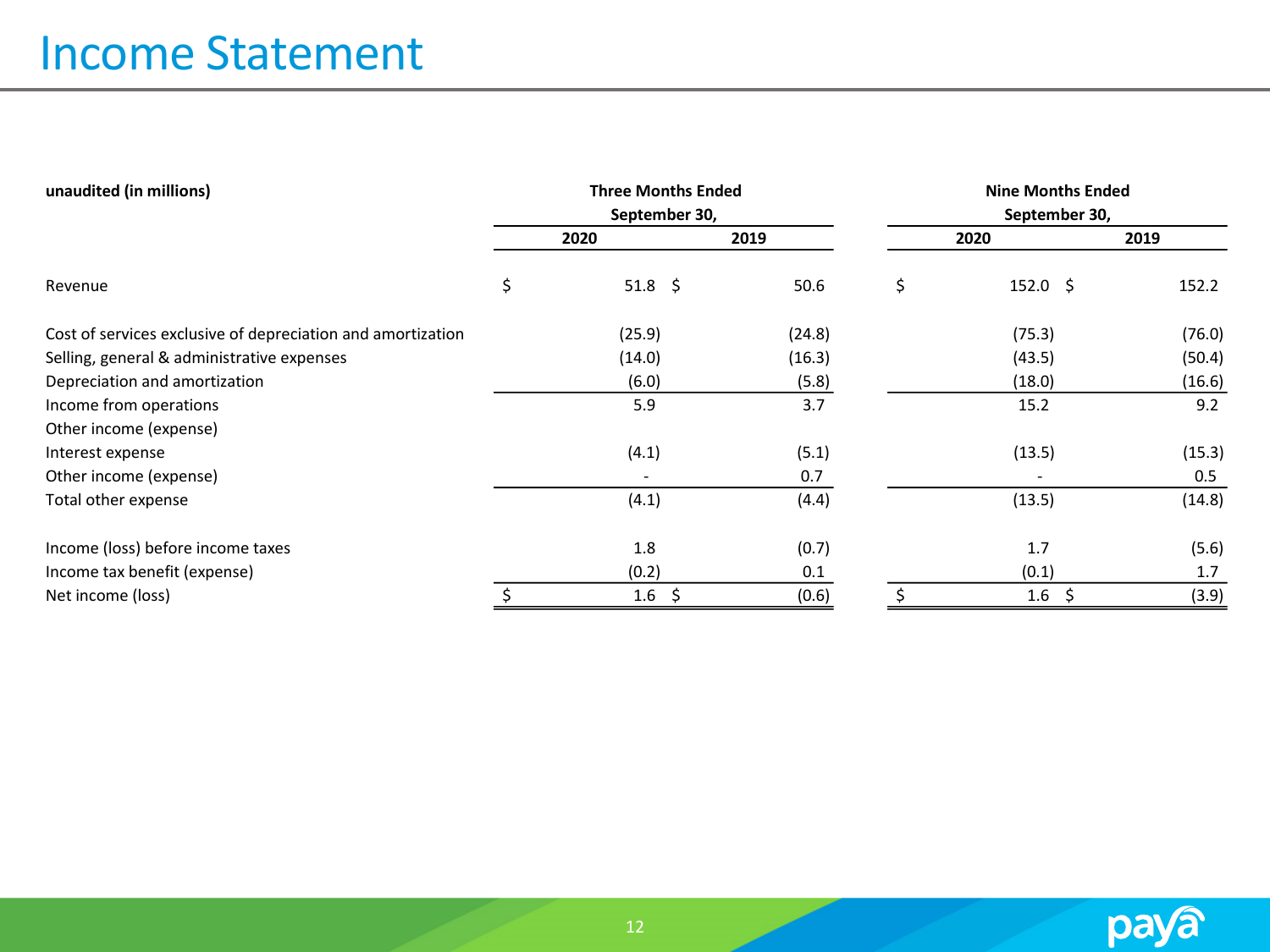### Adjusted EBITDA Reconciliation

| unaudited (in millions)      | <b>Three Months Ended</b><br>September 30, |                    |    | <b>Nine Months Ended</b><br>September 30, |    |                          |  |       |     |
|------------------------------|--------------------------------------------|--------------------|----|-------------------------------------------|----|--------------------------|--|-------|-----|
|                              |                                            | 2020               |    | 2019                                      |    | 2020                     |  | 2019  |     |
| Net income (loss)            | \$                                         | 1.6 \$             |    | (0.6)                                     | \$ | $1.6 \; \; \zeta$        |  | (3.9) |     |
| Depreciation & amortization  |                                            | 6.0                |    | 5.8                                       |    | 18.0                     |  | 16.6  |     |
| Tax benefit                  |                                            | 0.2                |    | (0.1)                                     |    | 0.1                      |  | (1.8) |     |
| Interest and other expense   |                                            | 4.1                |    | 4.4                                       |    | 13.4                     |  | 14.8  |     |
| <b>EBITDA</b>                | \$                                         | $11.9 \; \text{S}$ |    | 9.5                                       | \$ | $33.1 \; \text{S}$       |  | 25.7  |     |
| Transaction-related expenses |                                            | 0.5                |    | $\overline{\phantom{a}}$                  |    | 0.9                      |  | 4.1   | (a) |
| Stock based compensation     |                                            | 0.4                |    | 0.5                                       |    | 1.1                      |  | 1.1   | (b) |
| Restructuring costs          |                                            | 0.1                |    | 1.2                                       |    | 1.3                      |  | 3.0   | (c) |
| Discontinued service costs   |                                            |                    |    | 0.6                                       |    |                          |  | 2.0   | (d) |
| Management fees and expenses |                                            | 0.3                |    | 0.3                                       |    | 0.9                      |  | 0.8   | (e) |
| Sage carve-out expenses      |                                            |                    |    | $\overline{\phantom{a}}$                  |    | $\overline{\phantom{0}}$ |  | 0.9   | (f) |
| Other costs                  |                                            | 0.3                |    | 0.1                                       |    | 1.0                      |  | 0.2   | (g) |
| Total adjustments            |                                            | 1.6                |    | 2.7                                       |    | 5.2                      |  | 12.1  |     |
| <b>Adjusted EBITDA</b>       |                                            | 13.5               | Ŝ. | 12.2                                      |    | $38.3 \; \zeta$          |  | 37.8  |     |

(a) Represents professional service fees related to business combinations such as legal fees, consulting fees, accounting advisory fees, and other costs.

(b) Represents non-cash charges associated with stock-based compensation expense, which has been, and will continue to be for the foreseeable future, a significant recurring expense in our business and an important part of our compensation strategy.

(c) Represents costs associated with restructuring plans designed to streamline operations and reduce costs including costs associated with the relocation of headquarters from Reston, VA to Atlanta, GA and certain staff restructuring charges, including severance.

(d) Represents costs incurred to retire certain tools, applications and services that are no longer in use.

(e) Represents advisory fees associated with the former owner that we will not be required to pay post public transaction.

(f) Expenses related to carving out the entity from former Corporate owner Sage PLC including rebranding, technology implementation, consulting and transitional service agreement expenses.

(g) Represents non-operational gains or losses, non-standard project expense, non-operational legal expense and other.

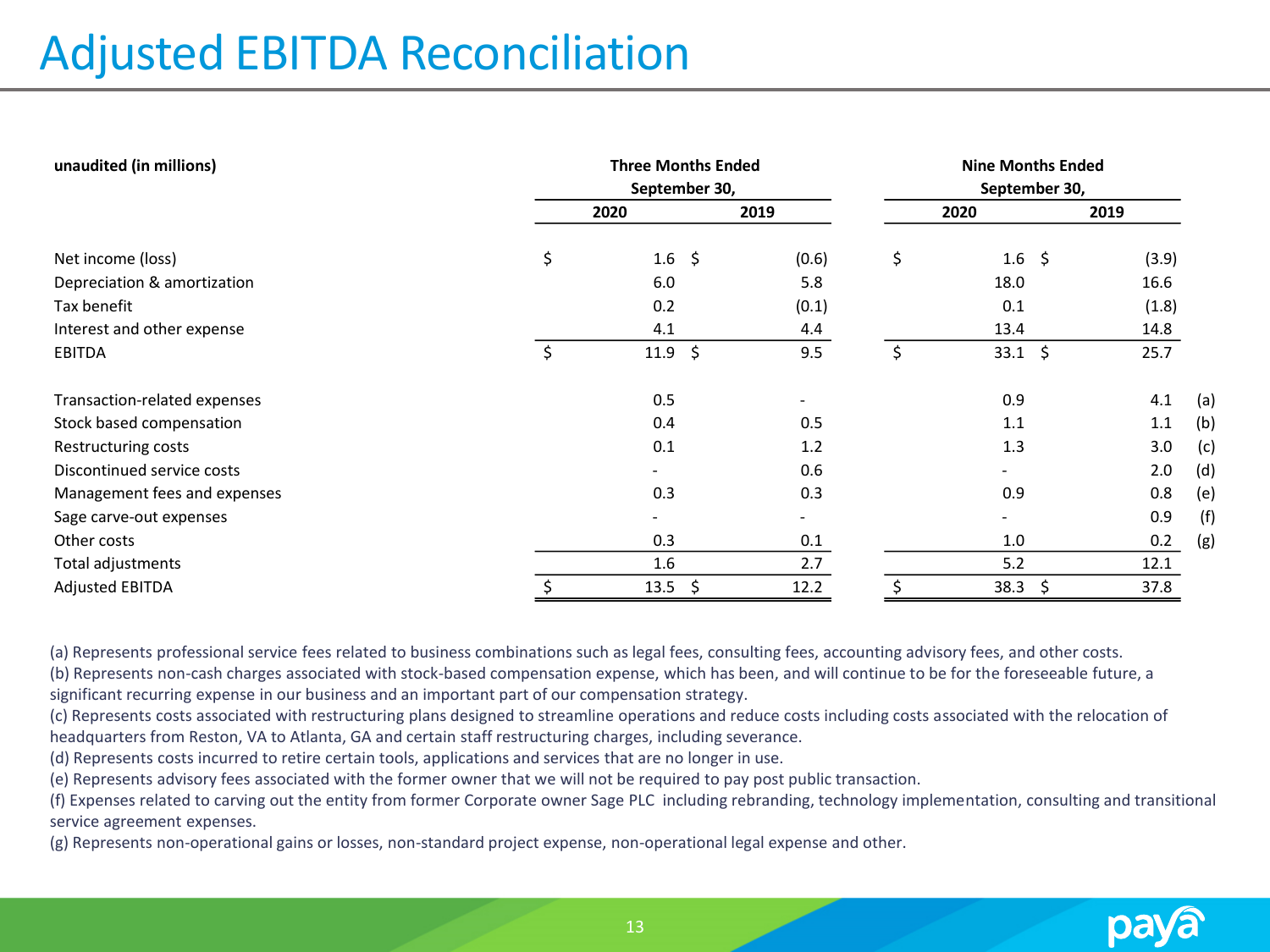### Adjusted Net Income

| unaudited (in millions)       | <b>Three Months Ended</b> |                          |                          |               | <b>Nine Months Ended</b> |       |     |  |
|-------------------------------|---------------------------|--------------------------|--------------------------|---------------|--------------------------|-------|-----|--|
|                               |                           | September 30,            |                          | September 30, |                          |       |     |  |
|                               |                           | 2020                     | 2019                     |               | 2020                     | 2019  |     |  |
| Net income (loss)             | \$                        | $1.6 \; \; \zeta$        | (0.6)                    | \$            | $1.6 \; \; \zeta$        | (3.9) |     |  |
| Amortization add back         | \$                        | $5.0\frac{2}{3}$         | 4.9                      | \$            | $15.1 \; \text{S}$       | 14.7  | (a) |  |
| Transaction-related expenses  |                           | 0.5                      |                          |               | 0.9                      | 4.1   | (b) |  |
| Stock based compensation      |                           | 0.4                      | 0.5                      |               | 1.1                      | 1.1   | (c) |  |
| Restructuring costs           |                           | 0.1                      | 1.2                      |               | 1.3                      | 3.0   | (d) |  |
| Discontinued IT service costs |                           | $\overline{\phantom{a}}$ | 0.6                      |               |                          | 2.0   | (e) |  |
| Management fees and expenses  |                           | 0.3                      | 0.3                      |               | 0.9                      | 0.8   | (f) |  |
| Sage carve-out expenses       |                           | $\overline{\phantom{a}}$ | $\overline{\phantom{0}}$ |               | $\overline{\phantom{a}}$ | 0.9   | (g) |  |
| Other costs                   |                           | 0.3                      | 0.1                      |               | 1.0                      | 0.2   | (h) |  |
| Total adjustments             |                           | 6.6                      | 7.6                      |               | 20.3                     | 26.8  |     |  |
| Adjusted Net Income           |                           | 8.2<br>\$                | 7.0                      |               | $21.9$ \$                | 22.9  |     |  |

(a) Represents acquisition related amortization expense.

(b) Represents professional service fees related to business combinations such as legal fees, consulting fees, accounting advisory fees, and other costs.

(c) Represents non-cash charges associated with stock-based compensation expense, which has been, and will continue to be for the foreseeable future, a significant recurring expense in our business and an important part of our compensation strategy.

(d) Represents costs associated with restructuring plans designed to streamline operations and reduce costs including costs associated with the relocation of headquarters from Reston, VA to Atlanta, GA and certain staff restructuring charges, including severance.

(e) Represents costs incurred to retire certain tools, applications and services that are no longer in use.

(f) Represents advisory fees associated with the former owner that we will not be required to pay post public transaction.

(g) Expenses related to carving out the entity from former Corporate owner Sage PLC including rebranding, technology implementation, consulting and transitional service agreement expenses.

(h) Represents non-operational gains or losses, non-standard project expense, non-operational legal expense and other.

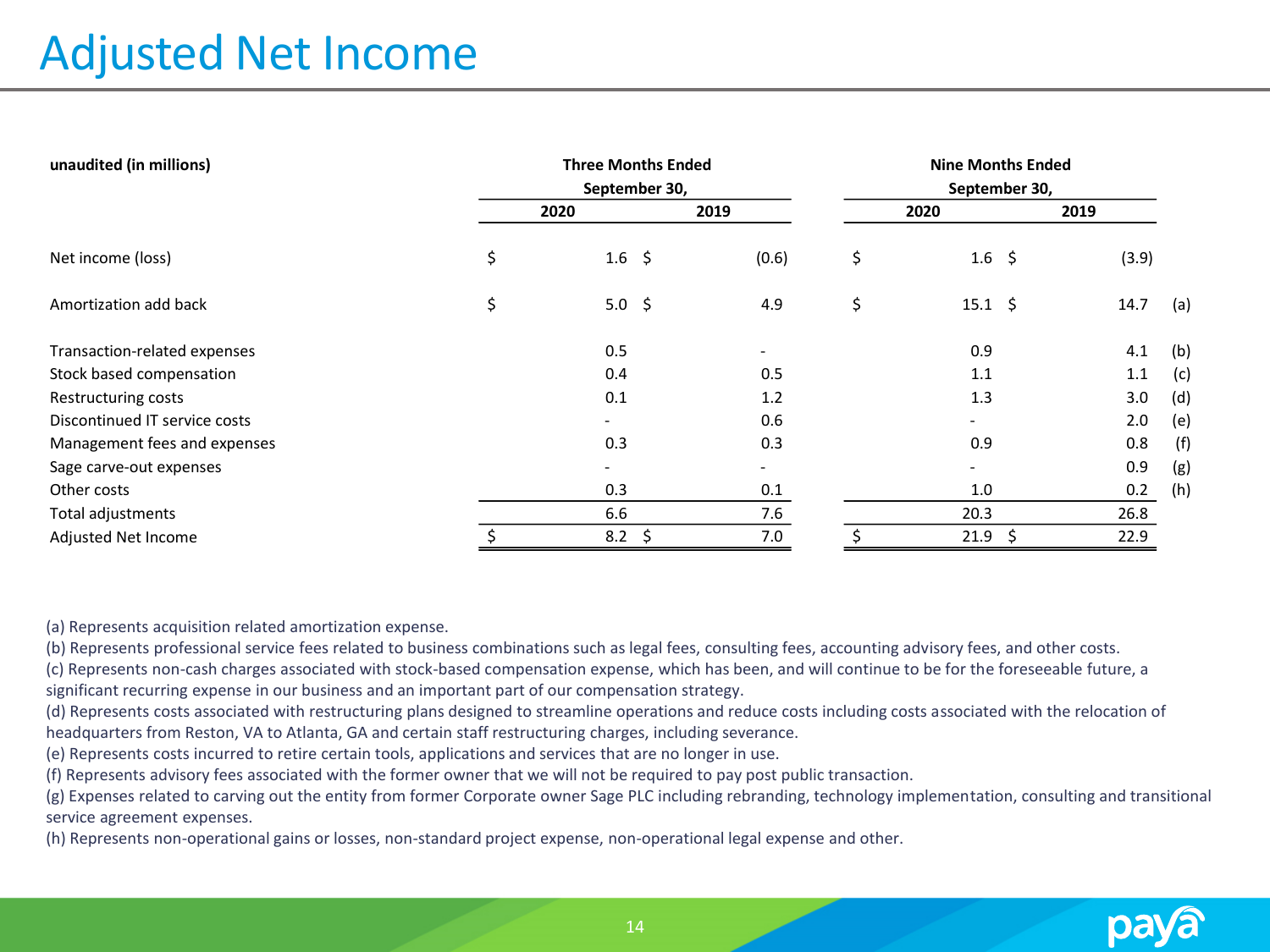#### Balance Sheet

| (in millions)                                               | September 30, |             |     | December 31, |  |  |
|-------------------------------------------------------------|---------------|-------------|-----|--------------|--|--|
|                                                             | 2020          |             |     | 2019         |  |  |
|                                                             |               | (unaudited) |     |              |  |  |
| Assets                                                      |               |             |     |              |  |  |
| Current assets:                                             |               |             |     |              |  |  |
| Cash and cash equivalents                                   | \$            | $32.3$ \$   |     | 26.0         |  |  |
| Trade receivables, net                                      |               | 18.7        |     | 15.2         |  |  |
| Receivable from parent                                      |               | 2.9         |     | 24.3         |  |  |
| Other current assets                                        |               | 7.7         |     | 3.1          |  |  |
| Funds held for clients                                      |               | 63.2        |     | 74.5         |  |  |
| <b>Total current assets</b>                                 | $\zeta$       | 124.8       | \$  | 143.1        |  |  |
| Noncurrent assets:                                          |               |             |     |              |  |  |
| Property and equipment, net and Other long-term assets      |               | 12.4        |     | 11.0         |  |  |
| Goodwill and Intangibles, net                               |               | 315.8       |     | 330.3        |  |  |
| <b>Total Assets</b>                                         | \$            | 453.0       | -\$ | 484.4        |  |  |
| Liabilities and member's equity                             |               |             |     |              |  |  |
| <b>Current liabilities:</b>                                 |               |             |     |              |  |  |
| Trade payables                                              |               | 7.5         |     | 2.7          |  |  |
| Accrued and Other current liabilities                       |               | 13.9        |     | 15.4         |  |  |
| Accrued revenue share                                       |               | 8.2         |     | 7.6          |  |  |
| Client funds obligations                                    |               | 62.5        |     | 74.3         |  |  |
| <b>Total current liabilities</b>                            | $\zeta$       | 92.1        | \$  | 100.0        |  |  |
| Noncurrent liabilities:                                     |               |             |     |              |  |  |
| Deferred tax liability, net and Other long-term liabilities |               | 25.5        |     | 25.8         |  |  |
| Long-term debt                                              |               | 220.5       |     | 224.2        |  |  |
| <b>Total liabilities</b>                                    | \$            | 338.1       | \$  | 350.0        |  |  |
| Stockholders' Equity:                                       |               |             |     |              |  |  |
| Additional Paid-in-Capital                                  |               | 126.3       |     | 147.3        |  |  |
| Accumulated deficit                                         |               | (11.4)      |     | (12.9)       |  |  |
| Total stockholders' equity                                  |               | 114.9       |     | 134.4        |  |  |
| Total liabilities and stockholders' equity                  | \$            | 453.0       | \$  | 484.4        |  |  |